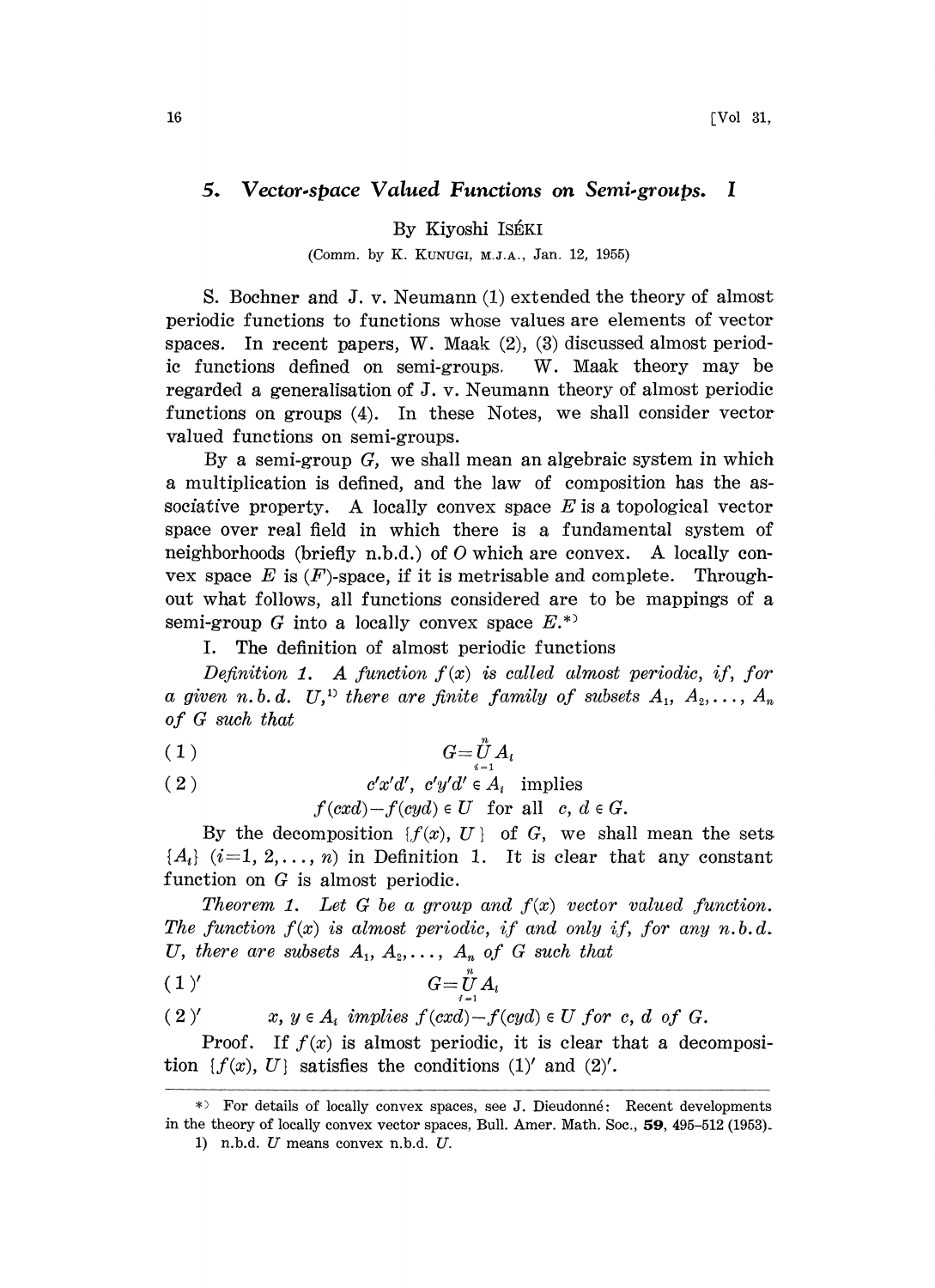Conversely, suppose that there are subsets  $A_i(i=1, 2, \ldots, n)$  satisfying  $(1)'$ ,  $(2)'$ . For some  $c_0, d_0, x, y$  of G and  $c_0x d_0, c_0y d_0$  of G, we have

$$
f(cc_0xd_0d)-f(cc_0yd_0d)\in U
$$

for all  $c, d$ . Since G is a group, for  $c, d$  of G, we have  $f(cxd) - f(cyd) \in U$ .

Therefore  $\{f(x), U\}$  is a decomposition of G.

Theorem 2. Let G be a group, and  $f(x)$  vector valued function on G.  $f(x)$  is almost periodic, if for any n.b.d. U, there are subsets  $A_i$  (i=1, 2,..., n) of G such that

$$
(1)'' \qquad \qquad G = \bigcup_{i=1}^n A_i
$$

 $(2)''$  for some x, y of G and x,  $y \in A_i$ , we have  $f(cx)-f(cy) \in U$  for all  $c \in G$ .

Proof. For any n.b.d. U, we can find subsets  $A_i$  of G satisfying (1)", (2)". Then we define  $B_{i_1i_2}, \ldots, i_n$  as the set  $\prod_{k=1}^n A_{i_k} a_k^{-1}$ , where  $a_k \in A_k$  and  $i_k=1, 2,\ldots, n$ . Let  $x, y \in B_{i_1}, \ldots, i_n$  and  $d \in A_k$ , then  $xa_k$ ,  $ya_k \in A_{i_k}$ . Hence by

$$
f(cxd) - f(cyd) = (f(cxd) - f(cxak)) + (f(cxak) - f(cyak))
$$
  
+  $(f(cyak) - f(cyd)),$ 

we have

$$
f(cxd)-f(cyd)\in 3U.
$$

This shows that  $f(x)$  is almost periodic.

Theorem 3. The set R of all almost periodic functions on G .forms a closed linear space for the uniform topology.

Proof. It is obvious that R is a linear space. To prove that R is closed, let  $f_n(x) \Rightarrow f(x)$  i.e., for any n.b.d. U, there is an index  $n_0$ such that

$$
f_n(x)-f(x)\in U
$$

for  $n \geq n_0$  and  $x \in G$ . Let  $A_i(i=1, 2, \ldots, n)$  be a decomposition for G by  $f_{n_0}$  and U, then for c'xd', c'yd'  $\in A_i$ , we have

$$
f(cxd) - f(cyd) = (f(cxd) - f_{n_0}(cxd)) + (f_{n_0}(cxd) - f_{n_0}(cyd)) + (f_{n_0}(cyd) - f(cyd)) \in 3U.
$$

Thus  $f(x)$  is almost periodic.

II. Ergodic function and its mean

Definition 2.  $f(x)$  is said to be left-ergodic, if, for any n.b.d. U, there are an element f of E and elements  $a_1, a_2, \ldots, a_n$  of G such that

$$
(3) \t\t f - \frac{1}{n} \sum_{i=1}^{n} f(a_i d) \in U
$$

*for all d* of G. Similarly we can define right-ergodic,  $f(x)$  is said to be right-ergodic, if for any n.b.d.  $U$ , there are an element  $g$  of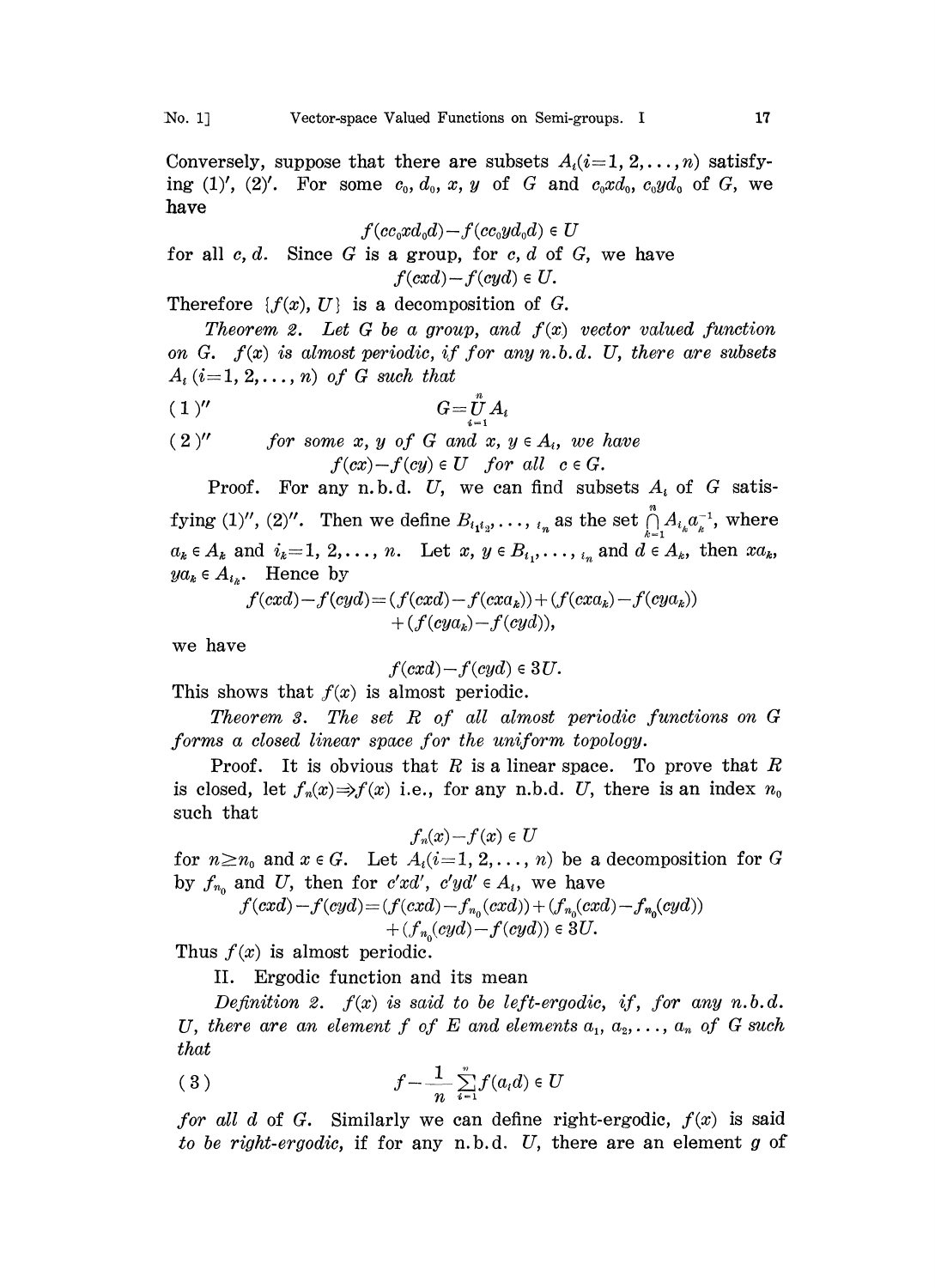E and elements  $b_1, b_2, \ldots, b_n$  of G such that

$$
(4) \t\t g-\frac{1}{n}\sum_{i=1}^n f(cb_i) \in V
$$

for all c of G.

If  $f(x)$  is left-ergodic and right-ergodic, it is said to be ergodic. We shall call the  $f$  in (3) U-left mean of  $f(x)$ , and g in (4) V-right mean of  $f(x)$ . Then we have

Theorem 4. If  $f(x)$  is ergodic, and f, g are U-left mean, V-right mean of  $f(x)$  respectively, then

$$
f{-}g\in U{+}V.
$$

Especially, if E is a Banach space with norm  $||f||$ , then we have Theorem 5. If  $f(x)$  is ergodic and  $f_{\varepsilon}$ ,  $g_{\varepsilon}$  are  $\varepsilon$ -left,  $\varepsilon'$ -right means of  $f(x)$  respectively, then

$$
||f_{\varepsilon}-g_{\varepsilon'}||<\varepsilon+\varepsilon'.
$$

Therefore, if  $f_{\frac{1}{n}}$  is  $\frac{1}{n}$ -left mean,

$$
||f_{\frac{1}{n}}-g_{\epsilon'}||<\frac{1}{n}+\epsilon'.
$$

Hence

$$
||f_{\frac{1}{m}}-f_{\frac{1}{n}}|| < \frac{1}{n} + \frac{1}{m} + 2\varepsilon'.
$$

This shows that  $\left\{f_{\frac{1}{n}}\right\}$  is Cauchy sequence. Let f be the limit of  $\left\{f_{\frac{1}{n}}\right\}$ , then  $||f-g_{\varepsilon'}|| \leq \varepsilon'.$  Similarly,  $g_{\frac{1}{n}}(n=1, 2,...)$  is convergent, if g is the limit, we have  $f=g$ . Thus we have the following

**Theorem 6.** Let  $f(x)$  be a Banach space valued function. If it is ergodic, then there is an element f such that for any positive humber  $\varepsilon$ ,

$$
||f-\frac{1}{n}\sum_{i=1}^n f(a_i d)|| < \varepsilon
$$

and

$$
||f-\frac{1}{m}\sum_{j=1}^m f(cb_j)|| < \varepsilon
$$

for some  $a_i$   $(i=1, 2, \ldots, n)$ ,  $b_j$   $(j=1, 2, \ldots, m)$ .

Such an  $f$  is uniquely determined and we shall call  $f$  the mean value of  $f(x)$ , and denote it by  $M(f)$ .

Using the semi-norm on a locally convex complete space  $E$ , we have the following

Theorem 7. Let  $f(x)$  be an E-valued function. If it is ergodic then there is an element  $M(f)$  of  $E$  such that, for any n.b.d. U,

$$
M(f) - \frac{1}{n} \sum f(a_i d) \in U
$$